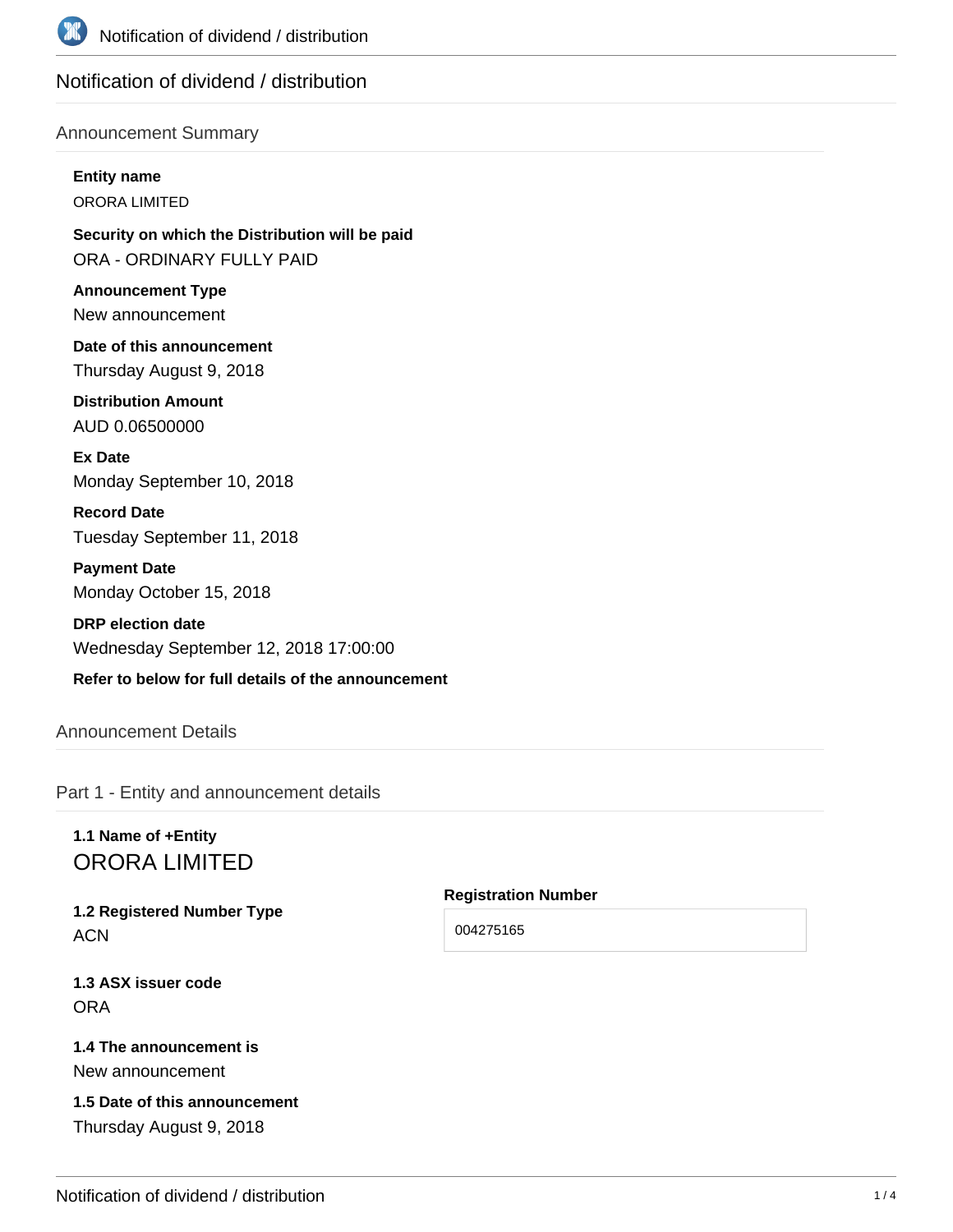

Notification of dividend / distribution

**1.6 ASX +Security Code ORA** 

**ASX +Security Description** ORDINARY FULLY PAID

Part 2A - All dividends/distributions basic details

**2A.1 Type of dividend/distribution**

**Ordinary** 

**2A.2 The Dividend/distribution:** relates to a period of six months

**2A.3 The dividend/distribution relates to the financial reporting or payment period ending ended/ending (date)**

Saturday June 30, 2018

**2A.4 +Record Date** Tuesday September 11, 2018

**2A.5 Ex Date** Monday September 10, 2018

**2A.6 Payment Date** Monday October 15, 2018

**2A.7 Are any of the below approvals required for the dividend/distribution before business day 0 of the timetable?**

- **Security holder approval**
- **Court approval**
- **Lodgement of court order with +ASIC**
- **ACCC approval**
- **FIRB approval**
- **Another approval/condition external to the entity required before business day 0 of the timetable for the dividend/distribution.**

No

**2A.8 Currency in which the dividend/distribution is made ("primary currency")** AUD - Australian Dollar

**2A.9 Total dividend/distribution payment amount per +security (in primary currency) for all dividends/distributions notified in this form** AUD 0.06500000

**2A.10 Does the entity have arrangements relating to the currency in which the dividend/distribution is paid to securityholders that it wishes to disclose to the market?** No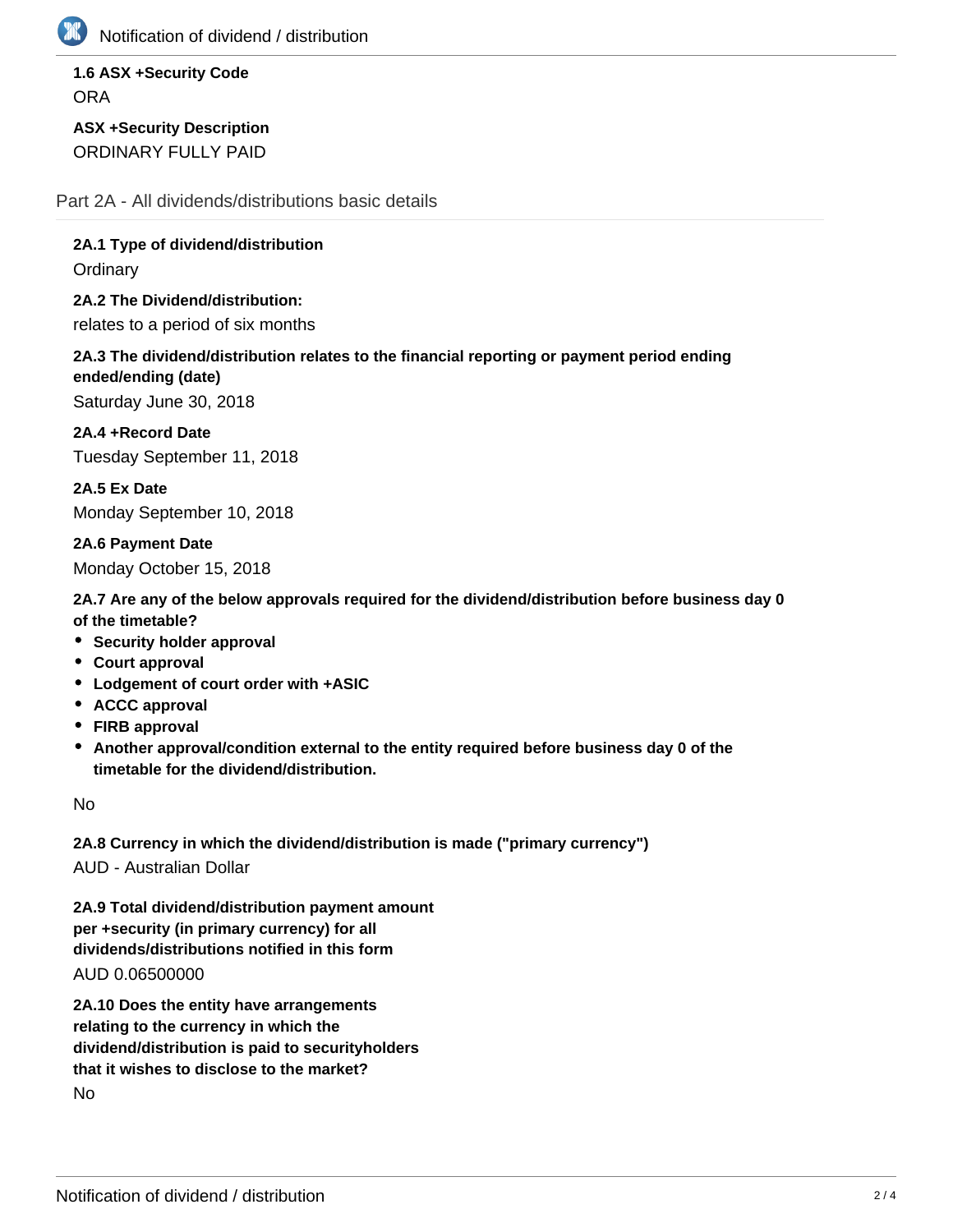| (XX)<br>Notification of dividend / distribution                                                                                                              |                                                                                      |
|--------------------------------------------------------------------------------------------------------------------------------------------------------------|--------------------------------------------------------------------------------------|
| 2A.11 Does the entity have a securities plan for<br>dividends/distributions on this +security?<br>We have a Dividend/Distribution Reinvestment<br>Plan (DRP) |                                                                                      |
| 2A.11a If the +entity has a DRP, is the DRP<br>applicable to this dividend/distribution?<br>Yes                                                              | 2A.11a(i) DRP Status in respect of this<br>dividend/distribution<br><b>Full DRP</b>  |
| 2A.12 Does the +entity have tax component<br>information apart from franking?<br>No                                                                          |                                                                                      |
| Part 3A - Ordinary dividend/distribution                                                                                                                     |                                                                                      |
| 3A.1 Is the ordinary dividend/distribution<br>estimated at this time?<br>No.                                                                                 | 3A.1a Ordinary dividend/distribution estimated<br>amount per +security<br><b>AUD</b> |
| 3A.1b Ordinary Dividend/distribution amount per<br>security<br>AUD 0.06500000                                                                                |                                                                                      |
| 3A.2 Is the ordinary dividend/distribution<br>franked?<br>Yes                                                                                                | 3A.2a Is the ordinary dividend/distribution fully<br>franked?<br><b>No</b>           |
| 3A.3 Percentage of ordinary<br>dividend/distribution that is franked<br>30.0000 %                                                                            | 3A.3a Applicable corporate tax rate for franking<br>credit (%)<br>30.0000 %          |
| 3A.4 Ordinary dividend/distribution franked<br>amount per +security<br>AUD 0.01950000                                                                        | 3A.5 Percentage amount of dividend which is<br>unfranked<br>70.0000 %                |
| 3A.6 Ordinary dividend/distribution unfranked<br>amount per +security excluding conduit foreign<br>income amount<br>AUD 0.00000000                           |                                                                                      |
| 3A.7 Ordinary dividend/distribution conduit<br>foreign income amount per security<br>AUD 0.04550000                                                          |                                                                                      |
| Part 4A - +Dividend reinvestment plan (DRP)                                                                                                                  |                                                                                      |
| 4A.1 What is the default option if +security holders do not indicate whether they want to                                                                    |                                                                                      |

| 4A.1 What is the default option if +security holders do not indicate whether they want   |                        |
|------------------------------------------------------------------------------------------|------------------------|
| participate in the DRP?                                                                  |                        |
| Do not participate in DRP (i.e. cash payment)                                            |                        |
| 4A.2 Last date and time for lodgement of<br>election notices to share registry under DRP | 4A.3 DRP discount rate |

Wednesday September 12, 2018 17:00:00

0.0000 %